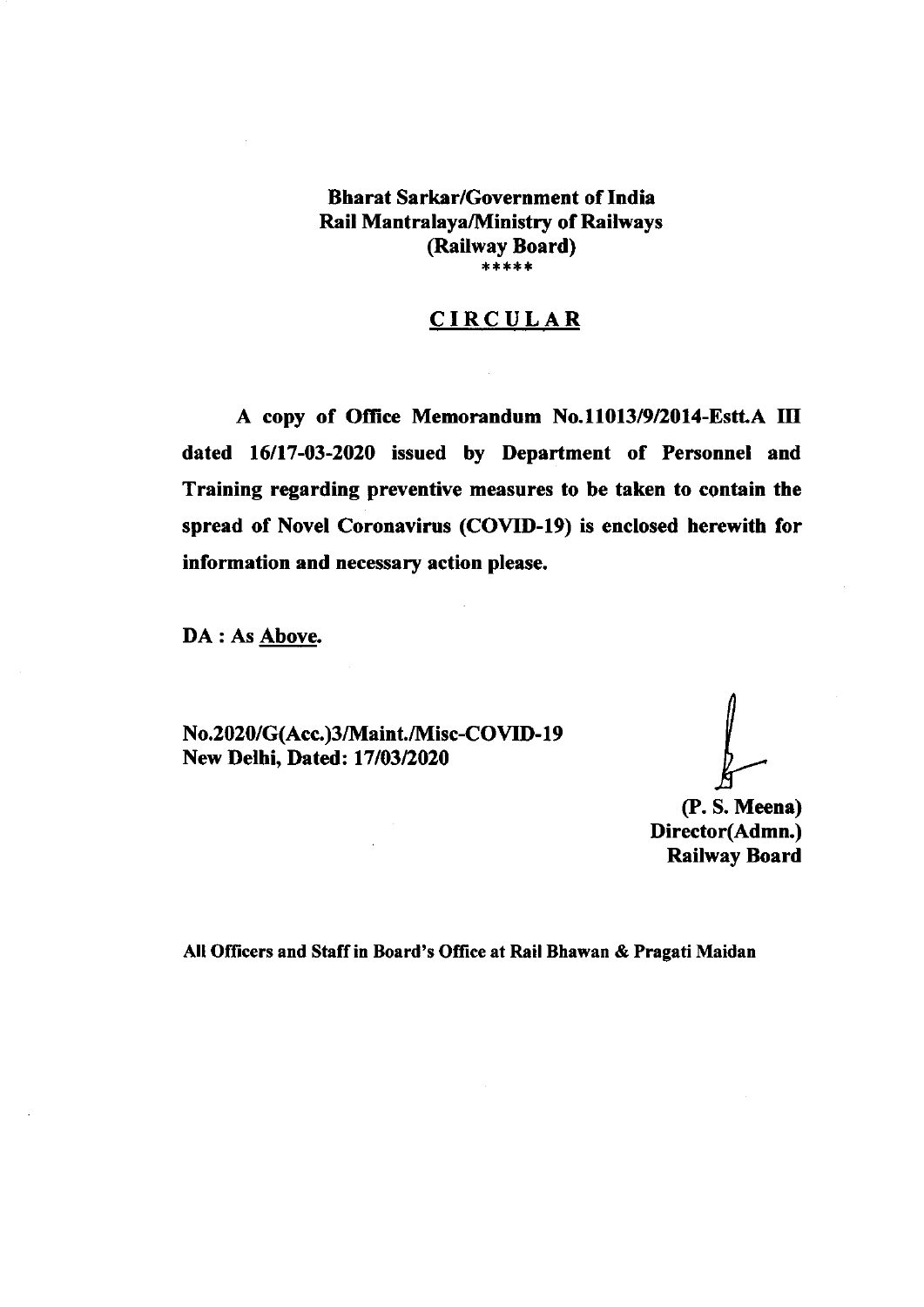### F.No.11013/9/2014-Estt.A.III Government of India Ministry of Personnel, Public Grievances and Pensions (Department of Personnel and Training)

North Block, New Delhi Dated: 16/03/2020  $17<sup>14</sup>$ 

#### **OFFICE MEMORANDUM**

### Subject: Preventive measures to be taken to contain the spread of Novel Coronavirus (COVID-19) - regarding.

In order to contain the spread of Novel Coronavirus (COVID-19), some precautionary measures are required to be taken by all the employees and the Ministries/Departments. In this regard, it has been decided to issue the following advisory for the well-being of Government employees and in public interest

 $2.$ All the Ministries/Departments are advised to take all necessary measures such as :-

- $(i)$ Install thermal scanners at the entry of Government buildings, as feasible. Mandatory placing of hand sanitizers at the entry of Government buildings. Those found having flu-like symptoms may be advised to take proper treatment/quarantine etc.
- $(ii)$ Discourage, to the maximum extent, entry of visitors in the office complex. Routine issue of visitors/temporary passes should be suspended with immediate effect. Only those visitors whom have proper permission of the officer who they want to meet, should be allowed after being properly screened.
- $(iii)$ Meetings, as far as feasible, should be done through video conferencing. To minimize or reschedule meetings involving large number of people unless necessary.
- Avoid non-essential official travel.  $(iv)$
- Undertake essential correspondence on official email and avoid  $(v)$ sending files and documents to other offices, to the extent possible.
- $(v<sub>i</sub>)$ Facilitate delivery and receipt of dak at the entry point itself of the office building, as far as practicable.
- $(vii)$ Close all gyms/recreation centres/creches located in Government buildings.
- $(viii)$ Ensure proper cleaning and frequent sanitization of the workplace, particularly of the frequently touched surfaces.

Page 1 of 3

**Scanned with CamScanner**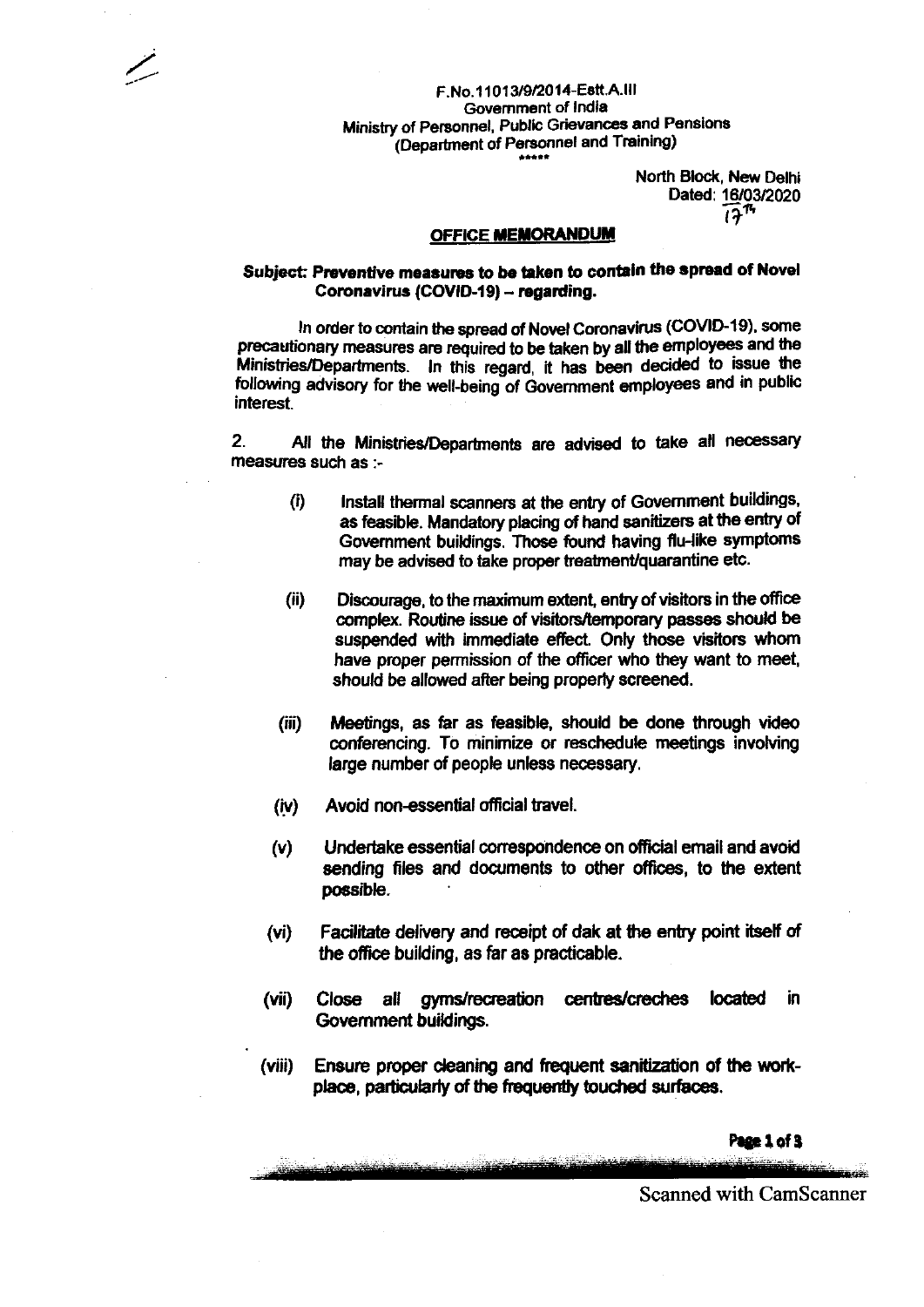Ensure regular supply of hand sanitisers, soap and running  $(ix)$ water in the washrooms.

MA NA

**Mrs.** Mrs. Mrs. "Res.

- All officials may be advised to take care of their own health and  $(x)$ look out for respiratory symptoms/fever and, if feeling unwell, should leave the workplace immediately after informing their reporting officers. They should observe home-quarantine as per the guidelines issued by MoH&FW, Government of India URL: following available the at mohfw.gov.in/DraftGuidelinesforhomequarantine.pdf.
- The leave sanctioning authorities are advised to sanction leave  $(x<sub>i</sub>)$ whenever any request is made for self-quarantine as a precautionary measure.
- Advise all employees who are at higher risk i.e. older  $(xii)$ employees, pregnant employees and employees who have underlying medical conditions, to take extra precautions. The Ministries/Departments may take care not to expose such employees to any front-line work requiring direct contact with the public.
- $3<sub>1</sub>$ An indicative list of Do's and Don'ts is also annexed for wide dissemination.

Encl: As above

۔ در

(Umesh Kumar Bhatia) Deputy Secretary to the Govt. of India

To.

- 1. All the Ministries/Departments, Government of India
- 2. PMO/Cabinet Secretariat
- 3. PS to Hon'ble MOS(PP)
- 4. PSO to Secretary (Personnel)
- 5. Sr. Tech. Dir., NIC, DoP&T

For Information

**Scanned with CamScanner** 

Ť